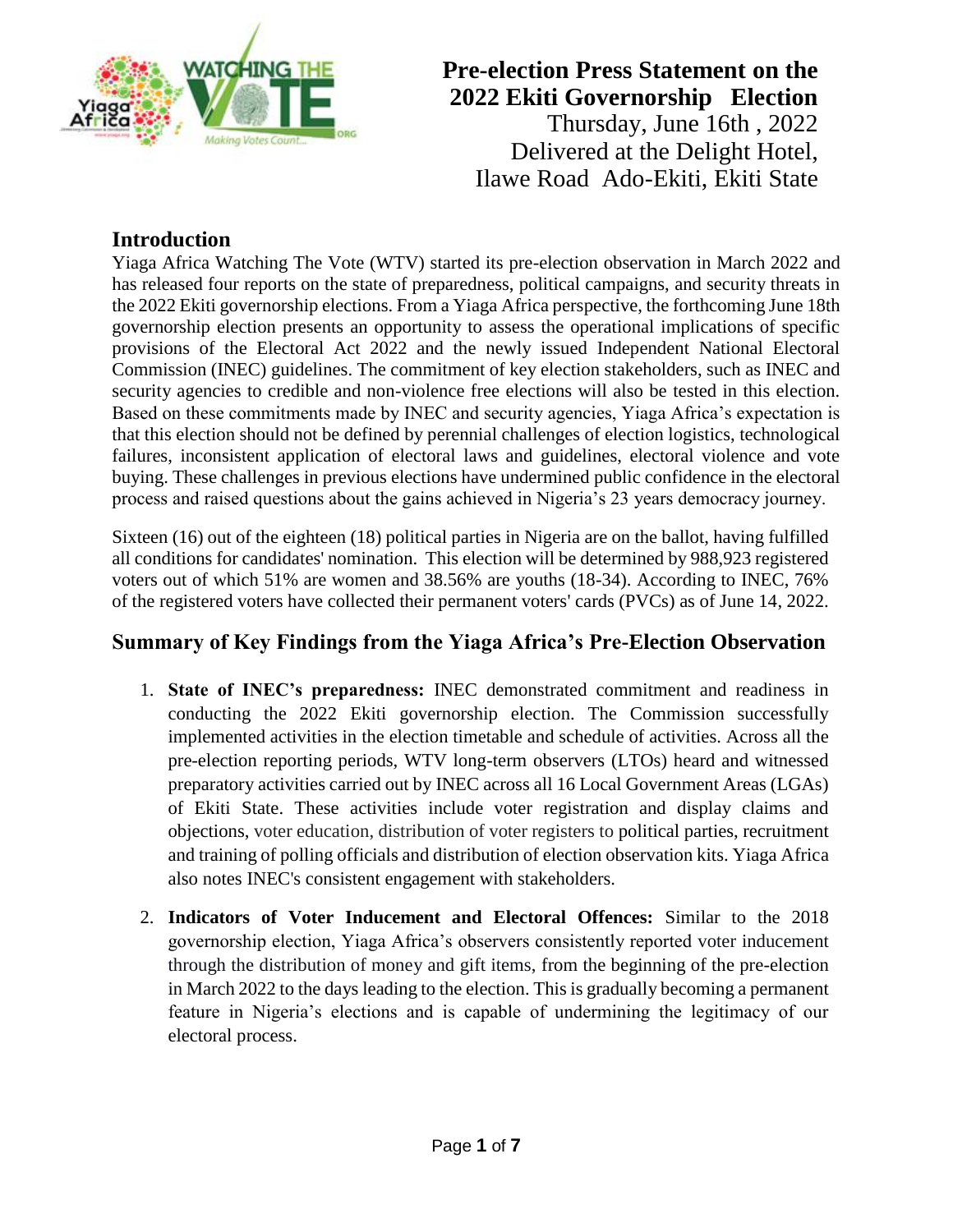

3. **Violence during Political Campaigns and Attack on Political Party Supporters:** Yiaga Africa also tracked activities that could affect the peaceful conduct of the elections in Ekiti state. Reports of physical violence during political party rallies and campaigns were received from Oye and Ado-Ekiti LGAs. These incidents occurred on June 11, 2022. They claimed one life and resulted in heightened tension and reprisal attacks between different factions of the Road Transport Employers Association of Nigeria (RTEAN). There was also a report of physical violence during a political rally in Efon LGA involving supporters of the All Progressives Congress (APC) and Social Democratic Party (SDP.) Thugs unleashed violence and inflicted injuries on people using machetes and stones. In addition, a gun duel between thugs linked to the APC and SDP was reported in Old Garage in Ado Ekiti, owing to a clash between the APC and SDP supporters on June 12, 2022.

## **Matters Arising on the 2022 Ekiti Governorship Election**

- 1. **New polling units and imbalance in the distribution of voters to polling units:** Yiaga Africa commends efforts by INEC to improve voter access to polling units by creating an additional 250 polling units in Ekiti State. Yiaga Africa is however concerned about the imbalance in the distribution of voters to polling units as INEC is yet to address concerns about oversized polling units. Based on INEC's final list of polling units there are 75 polling units with over 1000 registered voters, 11 with over 2000 voters and 1 polling unit with 3,429 registered voters. Yiaga Africa is also concerned about the lack of adequate public information on the new polling unit's location and the distribution of voters to these polling units.
- 2. **Deployment of new technology to promote electoral integrity:** The decision to deploy the Bimodal Voter Accreditation System (BVAS) will no doubt improve the quality and transparency of elections. While the Commission conducted a mock exercise in a few polling units to test the functionality of the BVAS, we are worried about the low public participation in the exercise. Yiaga Africa hopes that the capacity gaps and technology challenges highlighted in our report on the Federal Capital Territory Council elections in February 2022 have been addressed, to ensure that eligible voters are able to vote on election day.
- **3. Data for collection rate of Permanent Voters Cards in determining the margin of lead in the election:** As enshrined in the INEC guidelines, the conclusiveness of the election will be determined by a comparison of the total number of voters who collected their Permanent Voter Cards (PVCs) and margin of lead between the first two candidates. To safeguard the transparency of election results, it is imperative for INEC to publish the disaggregated data of the number of PVCs collected per polling unit. While INEC has revealed that 76% of PVCs have been collected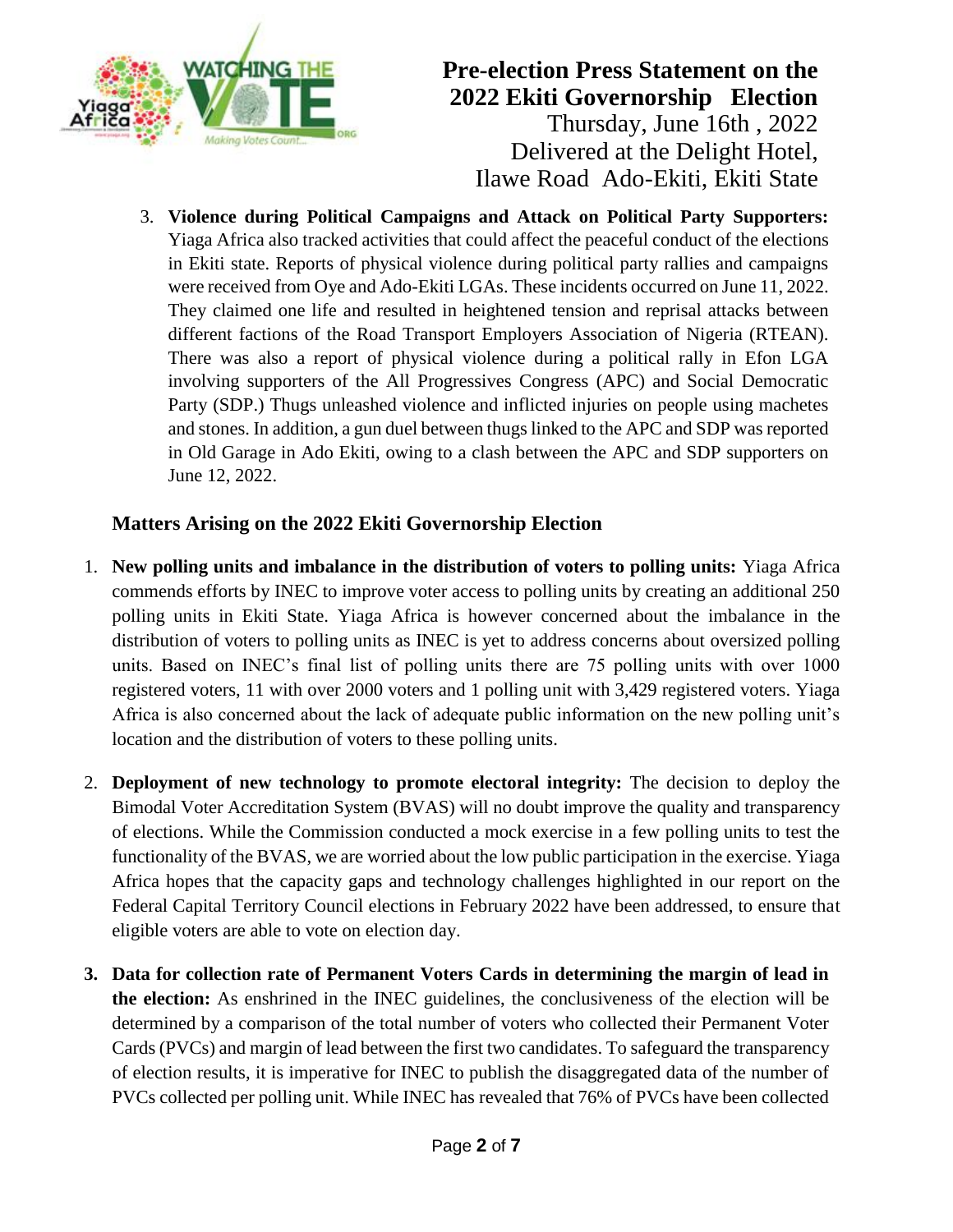

in Ekiti State, the collection will end on June 16, 2022. As soon as the PVC collection is suspended, Yiaga Africa urges INEC to provide updated figures of PVCs collected before election day and make this information available on its website.

- **4. Safety and deployment of sensitive materials:** We applaud the decision of INEC to refrain from storing sensitive materials at the Central Bank of Nigeria due to allegations of partisanship levelled against the Governor of the CBN. This shift in the protocol for managing the deployment of sensitive materials places a huge responsibility on INEC to ensure the safety and security of sensitive materials as well as effective deployment to LGAs and Registration Centres. Key stakeholders and the public should be adequately informed of INEC's new strategy for the deployment of sensitive materials. Additionally, the security agencies should support the quest for credible and peaceful polls by providing adequate security to INEC to guarantee the safety of sensitive materials and timely deployment to the polling units.
- **5. Logistics deployment**: Yiaga Africa is immensely worried about the perennial challenge of poor logistics plans in our elections. In recent times, the partnership with the NURTW was soured by sabotage and greed by the union. Yiaga Africa welcomes the intervention of the Ewi of Ekiti urging members of the NURTW to desist from sabotaging INEC's logistics plan. The Commission should consider alternative and viable options of ensuring effective and timely deployment of election materials to polling units in the event the NURTW defaults. Despite this challenge, Yiaga Africa notes INEC's commitments during the pre-election period to smooth logistics deployment during the Ekiti governorship election.
- **6. Election Day violence and effective security deployment:** Yiaga Africa is concerned with the increasing clashes among political parties and their supporters resulting in heightened tension in the state. These conflicts increase the threats of violence on Election Day. Yiaga Africa is worried about the disturbing reports of some known polling units in Ado-Ijigbo ward in Ado Ekiti that are prone to violence. In past elections, voters have been denied access and chased with machetes. While the contesting political parties and candidates have committed to a Peace Accord, the security agencies need to deploy with competence, professionalism, and neutrality on Election Day. Upholding these principles will prevent incidents of violence on Election Day and secure lives and properties.
- 7. **The declining voter turnout in Ekiti State:** With voter turnout declining from 50% to 45% between the 2014 and 2018 governorship elections, coupled with low participation in the Continuous Voters Registration in Ekiti State, Yiaga Africa is concerned about a possible decline in citizens participation.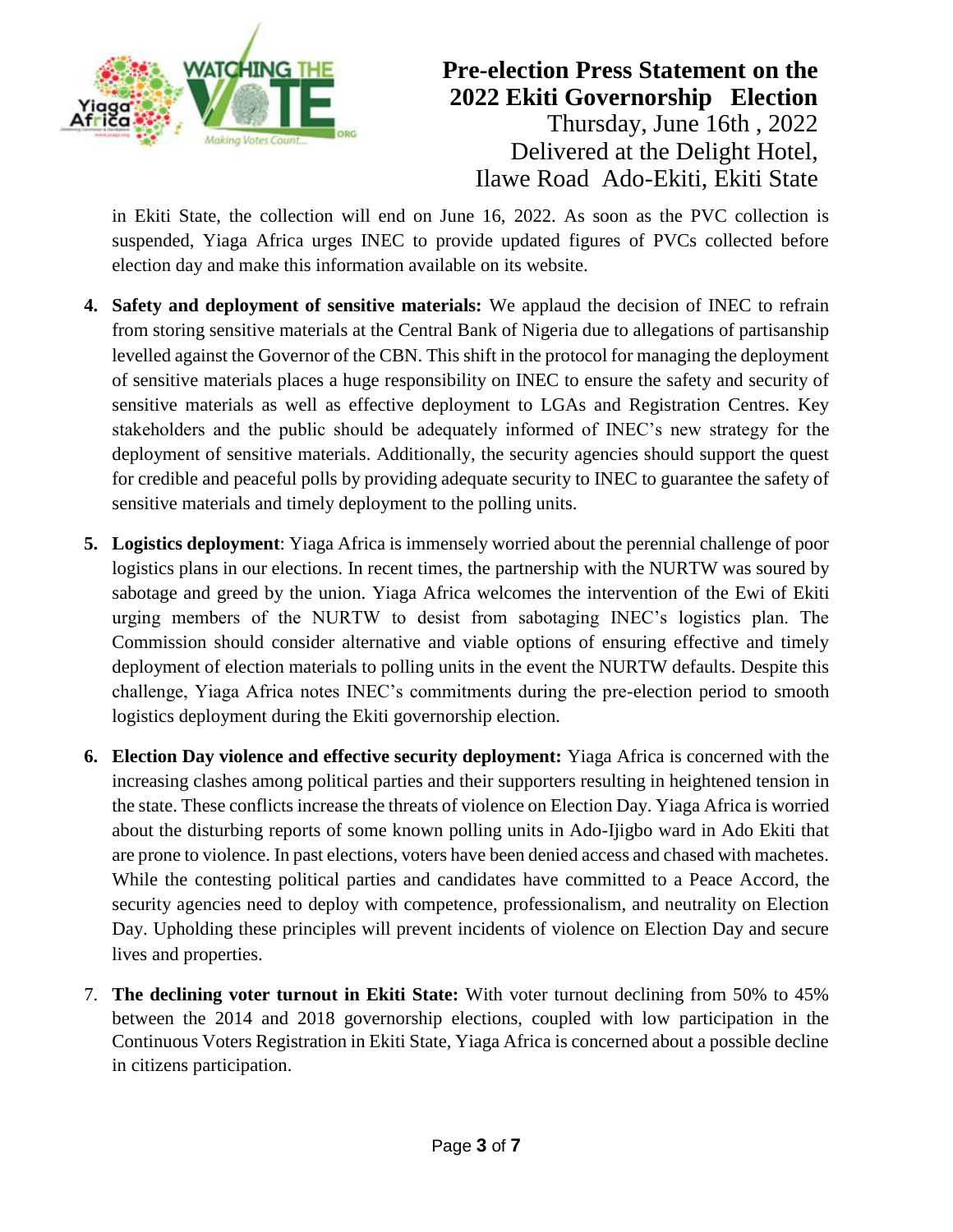

#### **Recommendations**

### **Independent National Electoral Commission (INEC)**

- 1. Should ensure more consistent and harmonious coordination within the Inter-Agency Consultative Committee on Election Security (ICCES) to ensure proper security of polling officials deployed in the Registration Area Centers ahead of the Election Day deployment.
- 2. Should ensure proper coordination with the security agencies to forestall incidences of violence and ensure the safety of voters and poll officials on election day.
- 3. Should ensure proper and consistent communication with the transport union and companies providing logistics support for Election Day deployment. This also includes the need for contingency plans in situations where respective transport unions /companies withdraw from the contract or fail to deploy.
- 4. Consistent with INEC's promise of expanding citizens' access to polling units, INEC should ensure Election Day voting materials and personnel are deployed to all polling units with registered voters in the state.

#### **Security Agencies**

- 5. Yiaga Africa calls on security agencies deployed for the election to respect the rights of citizens, media, and observers, including the right to freedom of movement on Election Day for duly accredited observers and media practitioners.
- 6. Security agencies should ensure protection for vulnerable voters, especially women and persons with disabilities.
- 7. Security personnel should enforce appropriate sanctions for any form of violation of the Electoral Act on Election Day, especially any threat to the right to vote or attempts to buy votes.
- 8. Security agencies should deploy monitoring mechanisms to checkmate and curtail personnel excesses on Election Day.

#### **Political Parties**

- 9. Political party candidates and supporters should ensure they promote peaceful elections, encourage citizens to collect their PVCs to vote and refrain from any form of physical or verbal attacks on opponents or their supporters.
- 10. Political party leaders, candidates and supporters should refrain from manipulating the insecurity in the state by creating mayhem and politically related attacks/crises.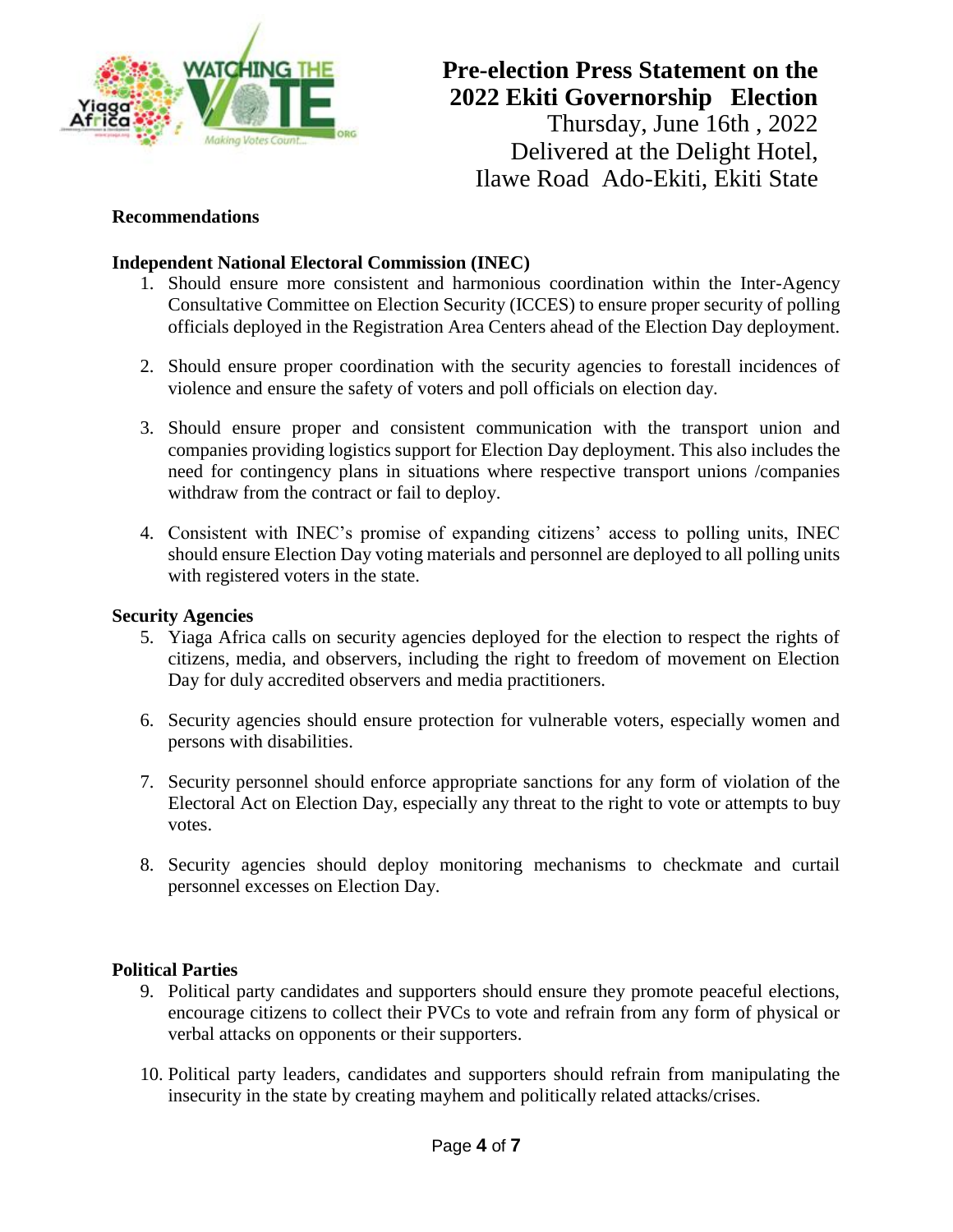

11. Political parties, candidates, and their supporters must refrain from vote-buying and the related practice of compromising the ballot's secrecy so that the voters of Ekiti state are free to vote their preference for governor.

## **CSOs**

12. CSOs should engage in building citizens' confidence ahead of the elections and encourage voters to turn out and vote.

### **Citizens**

- 13. Voting in elections is the legitimate means of making citizens' voices heard and of recruiting desirable leaders. Citizens should get involved in getting out the vote campaigns as Election Day approaches in order to increase participation and voter turnout.
- 14. Yiaga Africa urges voters to desist from selling their votes and to vote according to their preferences on June 18th.

## **Yiaga Africa Election Day Observation Methodology and Deployment Plan**

Yiaga Africa is deploying its Parallel Vote Tabulation (PVT) methodology for Saturday's election. The PVT is an advanced election observation methodology that employs wellestablished statistical principles and sophisticated information technologies in providing timely and accurate information on the conduct of accreditation, voting, and counting, and it independently verifies the official governorship results as announced by the INEC.

Yiaga Africa will deploy **500 stationary observers to a representative statistical sample of 250 polling units** and **25 mobile observers located in all 16 LGAs of Ekiti state**. WTV will also **deploy 16 collation centre observers** to each of the LGA Collation Centers. The sampled polling units were determined by established statistical principles to ensure the resulting information is representative of the state and unbiased. The PVT sample of polling units was drawn according to well-established statistical principles and is truly representative of all of the polling units because the percentage of sampled polling units for each LGA is similar to the percentage of all polling units for each LGA. Over the course of Election Day, Yiaga Africa's data centre in Ekiti will receive **4,500 text messages containing approximately 60,500 individual pieces of information** about the 2022 Ekiti governorship election. Once the text messages are received at Yiaga Africa's data centre, they will be processed and reviewed to ensure the information is complete, authentic and accurate.

Since Yiaga Africa is based on official results from a representative random sample of polling units, Yiaga Africa will be able to estimate the state-wide results for the governorship election within a narrow range based on well-established statistical principles**. If INEC's official results**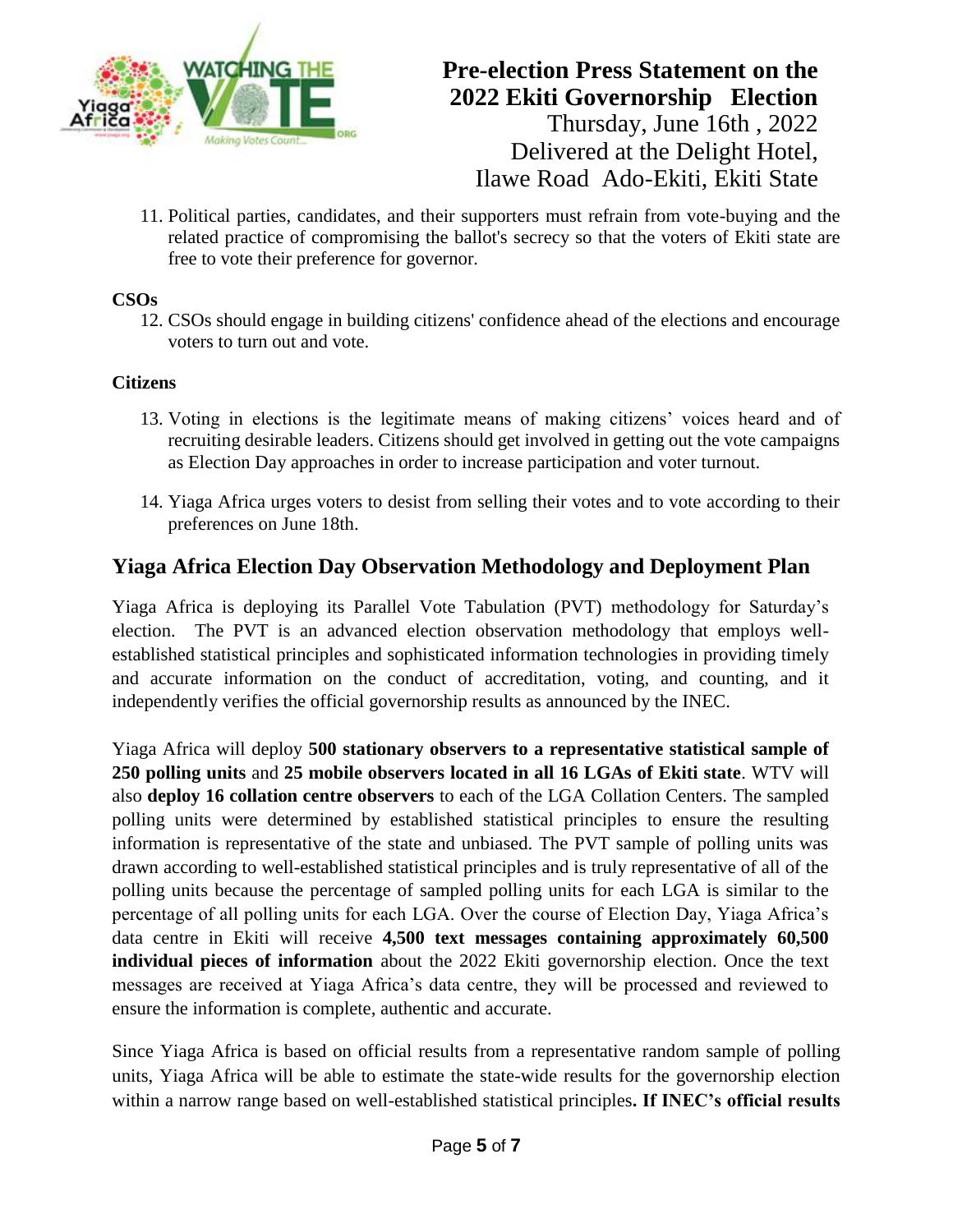

**fall within Yiaga Africa's estimated range, then the public, political parties and candidates should have confidence that the official results reflect the ballots cast at polling units; however, if the announced results have been manipulated and do not match the polling units' results, Yiaga Africa will expose it.** The PVT is a component of Yiaga Africa's comprehensive election observation methodology spanning the electoral cycle. Therefore, in assessing whether the 2022 Ekiti governorship satisfies the electoral integrity test, Yiaga Africa will consider a range of issues such as shortcomings in the pre-election period, the quality of Election Day processes, and the scale and scope of critical incidents.

# **Conclusion**

Yiaga Africa appeals to INEC's permanent and ad hoc staff, all security agents, political party candidates and their supporters as well as all Ekiti people to work together to ensure that the Ekiti governorship election is credible and peaceful. We wish to encourage all registered, PVCholding voters of Ekiti to go out on Saturday, June 18, 2022, to vote for their choice in the Governorship election.

Thank you and God Bless the people of Ekiti State.

**Yiaga Africa's Watching the Vote is "Driven by Data – For All Nigerians – Beholden to None!"** 

**Samson Itodo Ezenwa Nwagwu**  Executive Director **Board Member** Yiaga Africa Yiaga Africa

**For media inquiries, please contact, Moshood Isah** Media Officer, Yiaga Africa

Tel. +234 (0) 703 666 9339, Email: [misah@yiaga.org](mailto:misah@yiaga.org) Learn more about #WatchingTheVote at [www.watchingthevote.org](http://www.watchingthevote.org/) or on social media on Facebook at facebook.com/yiaga.org or on Twitter @YIAGA.